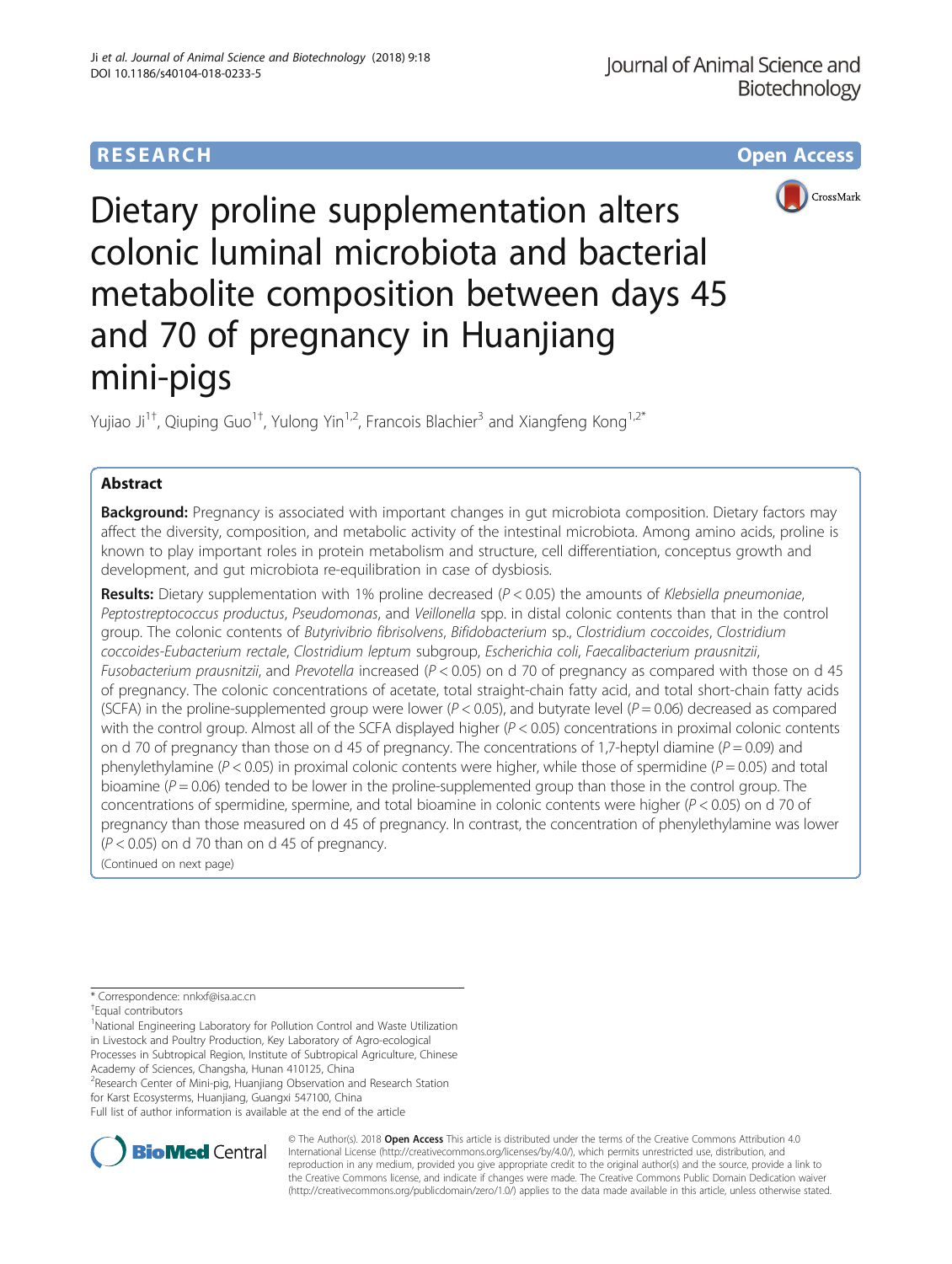# (Continued from previous page)

Conclusion: These findings indicate that L-proline supplementation modifies both the colonic microbiota composition and the luminal concentrations of several bacterial metabolites. Furthermore, our data show that both the microbiota composition and the concentrations of bacterial metabolites are evolving in the course of pregnancy. These results are discussed in terms of possible implication in terms of luminal environment and consequences for gut physiology and health.

Keywords: Bacterial metabolites, Colonic microbiota, L-proline, Pregnant Huanjiang mini-pigs

# Background

The gut microbiome of pigs is a robust ecosystem inhabited by about 100 trillion bacteria. The importance of the maintenance of host-microbiome symbiosis is underscored by the observation that dysbiotic shifts in microbiota are associated with inflammatory bowel disorders, type 2 diabetes, obesity, and pregnancy metabolic syndrome in humans [[1](#page-8-0)–[5\]](#page-8-0). The gut microbiota metabolizes dietary compounds in both the small and large intestines. The microbiota is present at low concentrations and the transit time is relatively rapid in the small intestine, while the concentration of bacteria is much higher and the transit time is much longer in the large intestine. The dietary compounds that are transferred from the small intestine to the large intestine are undigested or not fully digested compounds, notably undigested carbohydrates and proteins [[6](#page-8-0)]. The metabolic activity of the microbiota allows for the synthesis of various compounds, including short-chain fatty acids (SCFA), indoles, ammonia, gaseous compounds, organic acids, bioamines, and vitamins. Among these various metabolites, some are considered beneficial whereas others are believed to exert deleterious effects on the intestinal mucosa, when present in excess [[7\]](#page-8-0). For instance, among SCFA, butyrate is considered beneficial for the colonic mucosa, because it can exert some anti-inflammatory effects [[8\]](#page-8-0). The SCFA can reach luminal concentrations of 130 mmol/L in the proximal colon [[9\]](#page-8-0). The concentration of SCFA is related to the luminal pH. As weak organic acids, SCFA can decrease the luminal pH and inhibit some pathogenic microorganisms, while increasing the absorption of some nutrients [\[10](#page-8-0)]. Bioamines are widely produced by various kinds of bacteria. Although limited amounts of bioamines have no detectable effect on health [\[11\]](#page-8-0) and participate in the physiology of the host, larger quantities (1.4 g/d) of bioamines can become harmful to humans and livestock [[12\]](#page-8-0).

Pregnancy is a biological process involving simultaneous changes in many physiological systems, including microbiome composition [\[13](#page-8-0)]. Many nutrients, especially amino acids (AA), are required to sustain a successful pregnancy. For instance, arginine is a conditionally essential AA involved by itself and/or through its metabolites, in spermatogenesis, embryonic survival, fetal growth, as well as maintenance of vascular tone and hemodynamics [\[14\]](#page-8-0). Some other amino acid concentrations must be tightly regulated to avoid deleterious effects in some fetal tissues. For instance, limited entry of dietary aspartate and glutamate into blood circulation is required to avoid brain injury in the fetuses [[15\]](#page-8-0). Thus, several evidences indicate that AA play crucial roles in both female and male reproduction [\[16](#page-8-0), [17\]](#page-8-0).

Among AA, it has been shown that proline played several roles in the development of the placenta, conceptus, and fetus [\[18,](#page-8-0) [19\]](#page-9-0). Increasing proline availability in maternal plasma in pigs enhances the concentrations of proline and polyamines in placentae and fetal fluids, and promotes fetal growth [[19](#page-9-0)]. Faure et al. [[20\]](#page-9-0) found that dietary proline supply could promote mucin synthesis, re-equilibrate the gut microbiota, and favor mucosal healing in dextran sulfate sodium-treated rats. In addition, proline plays an important role in the metabolism and recycling of nitrogenous compounds in bacteria [\[10\]](#page-8-0).

Gut microbiota changes markedly from the first to the third trimesters of pregnancy in human beings, with an overall increase in Proteobacteria and Actinobacteria, and reduced richness (i.e., lower species count). Interestingly, the mucosal surfaces of the gut during trimester 3 of pregnancy present low-grade inflammation [[21\]](#page-9-0). Our previous study found that the colonic microbiota displayed spatial and temporal heterogeneity in composition, diversity, and species abundance in different colonic segments from the first to the third trimester of pregnancy [\[22\]](#page-9-0). Considering the effect of proline on several physiological functions during pregnancy, and the role of this amino acid as precursors of metabolites with biological effects; the present study was conducted to document the effects of L-proline on the colonic luminal microbiota and bacterial metabolite composition (including SCFA and bioamines) in Huanjiang mini-pigs, because pigs can be used as a relevant model for extrapolation to humans [\[23](#page-9-0)].

# Methods

# Animals

The present study was carried out in accordance with the Chinese guidelines for animal welfare and experimental protocols and was approved by the Animal Care and Use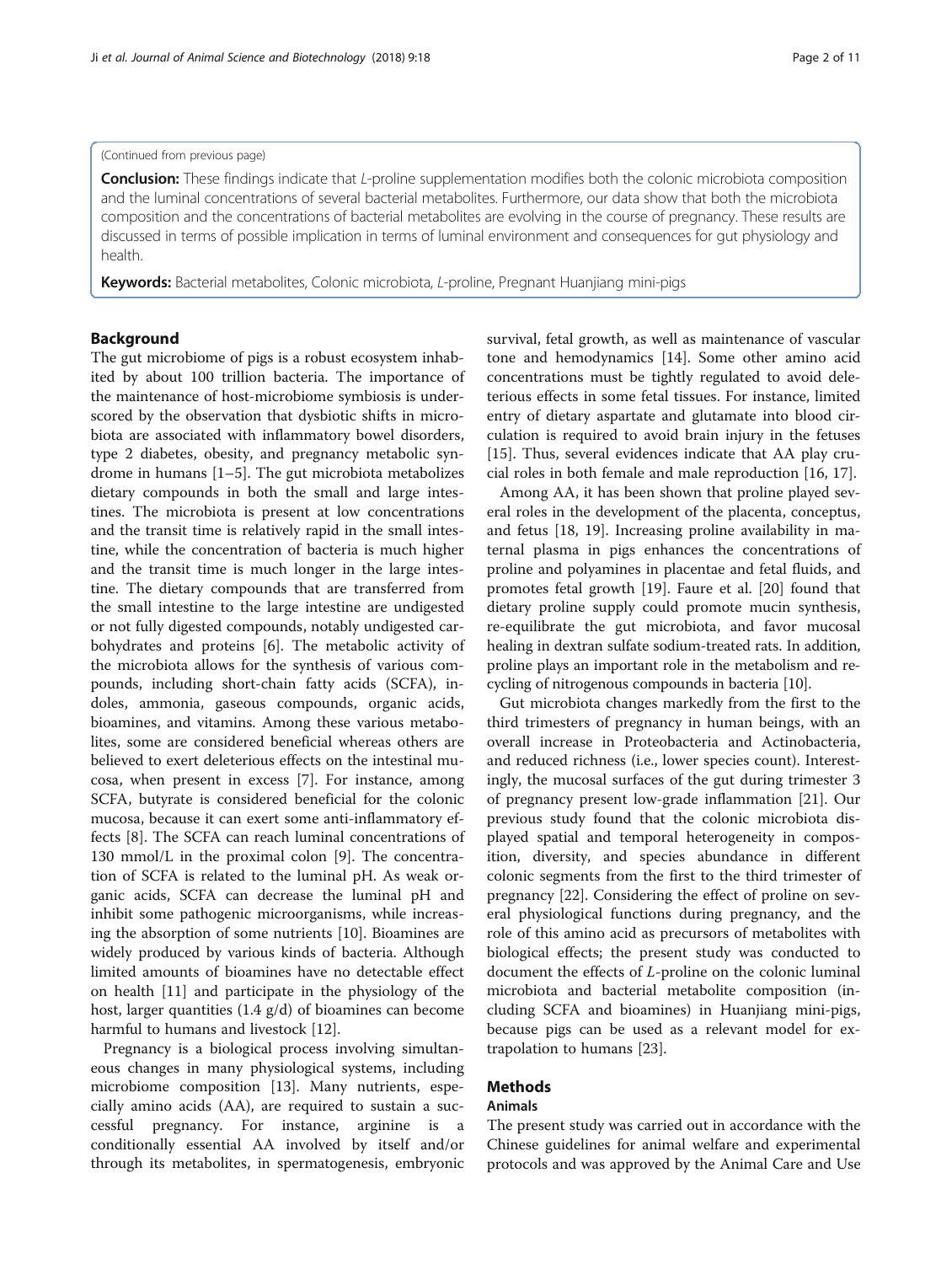Committee of Institute of Subtropical Agriculture, Chinese Academy of Sciences [[24\]](#page-9-0). A total of 32 primiparous Huanjiang mini-pigs [average initial body weight (BW)  $28.30 \pm 0.87$  kg] were used in this study.

# Study design

The gilts were obtained from a Huanjiang mini-pig farm located in Huanjiang County, Guangxi province, China. The experimental design consisted of a  $2 \times 2$  factorial arrangement, with two dietary treatments: control (alanine) diet and experimental (proline) diet, and two pregnancy stages: d 45 or 75 of pregnancy. The animals were randomly assigned to one of the two dietary groups on d 15 after mating, with eight pens per group and two sows per pen. The average BW of pigs in the control group and experimental group was 27.84 ± 1.32 kg and  $28.82 \pm 1.17$  kg, respectively. The animals received a same basal diet supplemented with 1% L-proline or 0.77% L-alanine in the control group. The basal diet was formulated to meet the nutrient requirements and physiological characteristics of Chinese local pigs (Table 1). All animals were housed in 2  $m \times 3$  m pens with cement flooring. Temperature in the room housing the pens was maintained at 22–28 °C. All the pigs had access to drinking water ad libitum from a nipple drinker and were fed twice daily (at 08:30 and 16:30 h) with their diets (approximately 3.0% of BW) from a feeder.

# Sample collection

On d 45 or 70 of pregnancy, eight sows per group were weighed and sacrificed using general anesthesia for sample collection at 12 h after the last feeding [\[25](#page-9-0), [26](#page-9-0)]. After colon recovery, luminal contents of the proximal colon (10 cm at posterior to the ileocecal valve) and the distal

Table 1 Composition and nutrient levels of the basal diet (air-dry basis, %)

| Ingredients         | Content | Nutrient                | Levels <sup>b</sup> , % |
|---------------------|---------|-------------------------|-------------------------|
| Corn                | 54.00   | Digestive energy, MJ/kg | 13.40                   |
| Soybean meal        | 12.00   | Crude protein           | 12.04                   |
| Rice bran           | 30.00   | Calcium                 | 0.78                    |
| Premix <sup>a</sup> | 4.00    | Phosphorus              | 0.62                    |
| Total               | 100.00  | Arginine                | 0.65                    |
|                     |         | Lysine                  | 0.53                    |
|                     |         | Proline                 | 0.67                    |

<sup>a</sup>One kg of premix contained the following: vitamin A, 10,200 IU; vitamin D<sub>3</sub>, 1600 IU; vitamin E, 75 IU; vitamin K<sub>3</sub>, 75 mg; thiamine, 3 mg; riboflavin, 16 mg; pyridoxine, 3 mg; vitamin B<sub>12</sub>, 0.8 mg; nicotinic acid, 69 mg; D-pantothenic acid, 42 mg; folic acid, 4 mg; biotin, 1 mg; chorine, 900 mg; Fe (FeSO<sub>4</sub>·H<sub>2</sub>O), 150 mg; Cu (CuSO<sub>4</sub>·5H<sub>2</sub>O), 11.2 mg; Zn (ZnSO<sub>4</sub>·H<sub>2</sub>O), 63 mg; Mn (MnSO<sub>4</sub>·5H<sub>2</sub>O), 32 mg; I (KI), 1.5 mg; Co (CoCO<sub>3</sub>), 0.3 mg; Se (Na<sub>2</sub>SeO<sub>3</sub>·H<sub>2</sub>O), 0.25 mg; Ca  $(CaCO<sub>3</sub>)$ , 200 mg; and P (KH<sub>2</sub>PO<sub>4</sub>), 20 mg

<sup>b</sup>Digestive energy was a calculated value, while the others were measured values

colon (10 cm at the end of the colon) were collected and stored at − 80 °C for the extraction of total DNA of microbiota, as well as for determining the concentrations of SCFA and bioamines.

# Colonic microbiota composition analysis

The total DNA was extracted from colonic contents using the QIAamp DNA Stool Mini kit (Qiagen, Hilden, Germany) after chemical and mechanical disruptions [[27\]](#page-9-0). The quality and quantity of DNA were measured using a NanoDrop ND-1000 spectrophotometer (NanoDrop Technologies Inc., Wilmington, DE, USA). Quantitative real-time polymerase chain reaction (qPCR) was performed to determine the number of copies of the 16S rRNA genes of several targeted bacteria [[28\]](#page-9-0). The primers, which were validated previously, are listed in Table [2.](#page-3-0) The qPCR was performed using SYBR Premix  $Ex$  Taq<sup>™</sup> II kit (TaKaRa Bio Inc., Shiga, Japan) on an ABI 7900HT Fast real-time PCR system (Applied Biosystems, Foster City, CA, USA). The standard curves for all determined bacteria were prepared using plasmid DNA containing each unique 16S rRNA insert. The raw bacterial qPCR data were transformed to lg the number of target genomes per gram of wet digesta.

### Bacterial metabolite analysis

The SCFA, including straight-chain fatty acids (acetate, propionate, butyrate, and pentanoate) and branchedchain fatty acids (BCFA; isobutyrate, and isopentanoate) were analyzed by gas chromatography as described by Zhou et al. [[29](#page-9-0)]. The bioamines, including 1,7-heptyl diamine, cadaverine, phenylethylamine, putrescine, tryptamine, tyramine, spermidine, and spermine were analyzed by high-performance liquid chromatography as described by Xu et al. [[30\]](#page-9-0).

# Statistical analysis

The data were analyzed by a mixed-effects model using SAS version 8.2 (SAS Institute Inc., Cary, NC, USA). Diet, pregnancy stage, and their interaction were included in the statistical model. Effects were considered statistically significant at  $P < 0.05$ , while a tendency was considered for  $0.05 \le P < 0.10$ .

# Results

# Microbiota composition

Tables [3](#page-4-0) and [4](#page-5-0) summarized the effects of diets and pregnancy stages on microbiota composition of proximal and distal colonic contents, respectively, from pregnant Huanjiang mini-pigs. In proximal colonic contents, the proportion of *Prevotella* was lower ( $P < 0.05$ ), but Firmicutes/Bacteroidetes (F/B) ratio was higher ( $P < 0.05$ ) in the proline-supplemented group than in the control group. The proportions of Butyrivibrio fibrisolvens,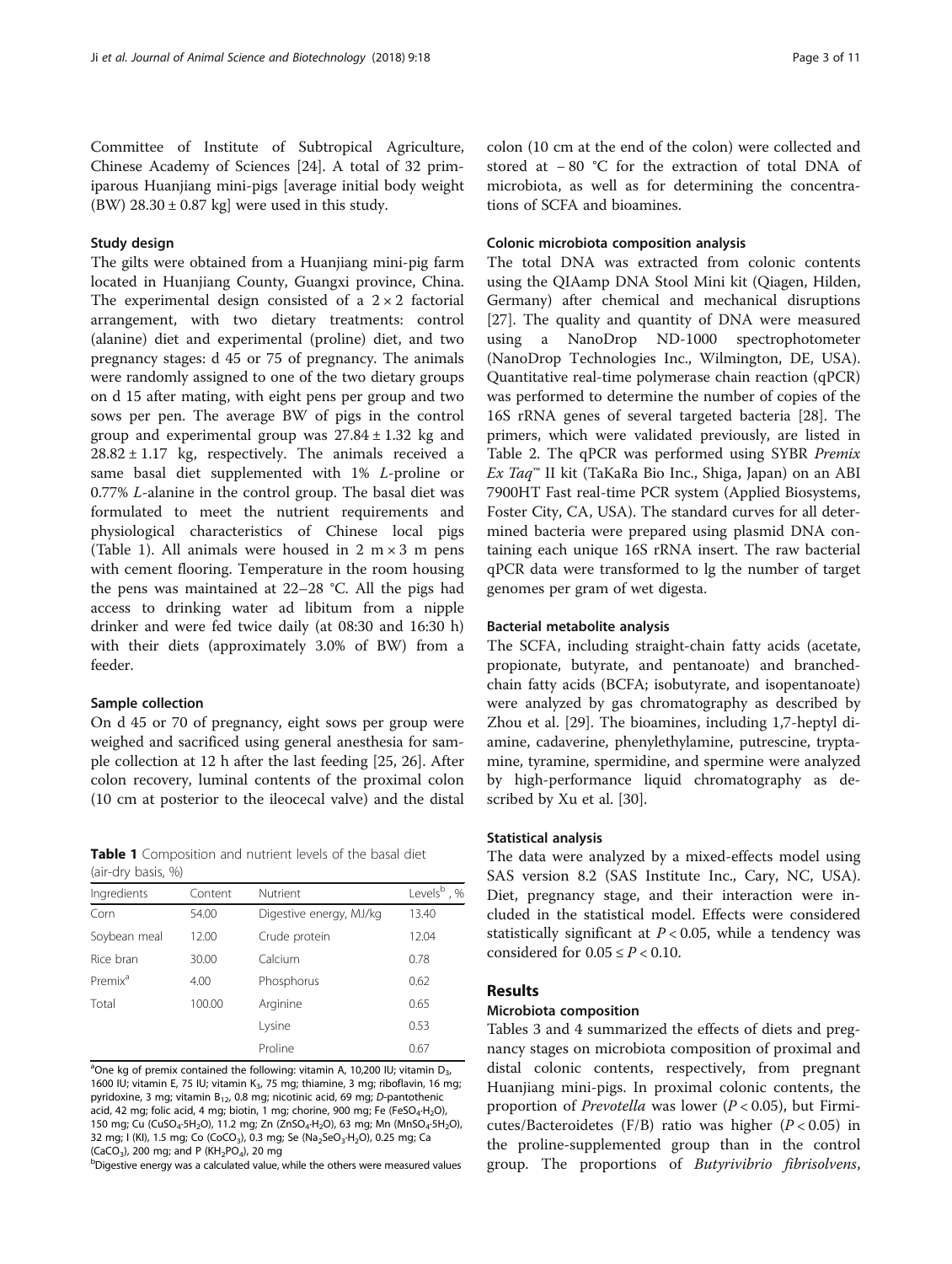<span id="page-3-0"></span>Table 2 Primer pairs for 16S rRNA genes of bacteria

| Bacteria                    | Phylum         | Primer sequences (5' $\rightarrow$ 3')                     | Product size, bp | References |
|-----------------------------|----------------|------------------------------------------------------------|------------------|------------|
| <b>Bacteroidetes</b>        | Bacteroidetes  | F: AGCAGCCGCGGTAAT<br>R: CTAHGCATTTCACCGCTA                | 184              | [62]       |
| <b>B.</b> fibrisolvens      | Firmicutes     | F: CGCATGATGCAGTGTGAAAAGCTC<br>R: CCTCCCGACACCTATTATTCATCG | 625              | $[63]$     |
| Bifidobacterium sp.         | Actinobacteria | F: CTCCTGGAAACGGGTGG<br>R: GGTGTTCTTCCCGATATCTACA          | 226              | [64]       |
| C. coccoides                | Firmicutes     | F: AAATGACGGTACCTGACTAA<br>R: CTTTGAGTTTCATTCTTGCGAA       | 440              | [65]       |
| C. coccoides-E. rectale     | Firmicutes     | F: CGGTACCTGACTAAGAAGC<br>R: AGTTTYATTCTTGCGAACG           | 429              | $[65]$     |
| C. leptum subgroup          | Firmicutes     | F: GCACAAGCAGTGGAGT<br>R: CTTCCTCCGTTTTGTCAA               | 239              | [66]       |
| E. coli                     | Proteobacteria | F: GACCTCGGTTTAGTTCACAGA<br>R: CACACGCTGACGCTGACCA         | 96               | [67]       |
| F. prausnitzii <sup>a</sup> | Firmicutes     | F: AATTCCGCCTACCTCTGCACT<br>R: GGAGGAAGAAGGTCTTCGG         | 248              | [68]       |
| Firmicutes                  | Firmicutes     | F: GTCAGCTCGTGTCGTGA<br>R: CCATTGTAKYACGTGTGT              | 179              | [69]       |
| F. prausnitzii <sup>b</sup> | Bacteroidetes  | F: CCCTTCAGTGCCGCAGT<br>R: GTCGCAGGATGTCAAGAC              | 158              | $[70]$     |
| K. pneumoniae               | Proteobacteria | F: CCTGGATCTGACCCTGCAGTA<br>R: CCGTCGCCGTTCTGTTTC          | 165              | $[71]$     |
| Lactobacillus sp.           | Firmicutes     | F: TACATCCCAACTCCAGAACG<br>R: AAGCAACAGTACCACGACC          | 116              | $[72]$     |
| M. elsdenii                 | Firmicutes     | F: GACCGAAACTGCGATGCTAGA<br>R: TCCAGAAAGCCGCTTTCGCCACT     | 128              | $[73]$     |
| P. aeruginosa               | Proteobacteria | F: TCCAAGTTTAAGGTGGTAGGCTG<br>R: CTTTTCTTGGAAGCATGGCATC    | 117              | $[74]$     |
| P. productus                | Firmicutes     | F: AACTCCGGTGGTATCAGATG<br>R: GGGGCTTCTGAGTCAGGTA          | 268              | $[67]$     |
| Pseudomonas                 | Proteobacteria | F: GAGTTTGATCCTGGCTCAG<br>R: CCTTCCTCCCAACTT               | 440              | $[75]$     |
| Prevotella                  | Bacteroidetes  | F: CACRGTAAACGATGGATGCC<br>R: GGTCGGGTTGCAGACC             | 513              | [64]       |
| Roseburia                   | Firmicutes     | F: TACTGCATTGGAAACTGTCG<br>R: CGGCACCGAAGAGCAAT            | 230              | $[76]$     |
| S. ruminantium              | Firmicutes     | F: TGCTAATACCGAATGTTG<br>R: TCCTGCACTCAAGAAAGA             | 513              | $[77]$     |
| Veillonella spp.            | Firmicutes     | F: A(C/T)CAACCTGCCCTTCAGA<br>R: CGTCCCGATTAACAGAGCTT       | 335              | $[70]$     |

<sup>a</sup>Faecalibacterium prausnitzii

<sup>b</sup>Fusobacterium prausnitzii

Bifidobacterium sp., Clostridium coccoides, Escherichia coli, Faecalibacterium prausnitzii, Fusobacterium prausnitzii, and Prevotella were higher  $(P < 0.05)$  on d 70 of pregnancy than on d 45 of pregnancy. The proportion of Clostridium leptum subgroup  $(P = 0.09)$ , Firmicutes  $(P = 0.07)$ , Peptostreptococcus productus  $(P = 0.08)$ , and F/ B ratio ( $P = 0.07$ ) displayed an increasing trend with pregnancy progress. The proportion of C. coccoides-Eubacterium rectale and Firmicutes, and F/B ratio were changed ( $P < 0.05$ ) owing to diet  $\times$  stage interactions, and a trend was measured for *Pseudomonas* ( $P = 0.06$ ).

In distal colonic contents, the proportion of Klebsiella pneumoniae (P = 0.06), P. productus (P < 0.05), Pseudo*monas* ( $P = 0.08$ ), and *Veillonella* spp. ( $P = 0.09$ ) tended to be lower in the proline-supplemented group than in the control group. The proportion of most bacteria, including B. fibrisolvens, Bifidobacterium sp., C. coccoides, C. coccoides-E. rectale, C. leptum subgroup, E. coli, Faecalibacterium prausnitzii, Firmicutes, Fusobacterium prausnitzii, P. productus, and Prevotella increased  $(P < 0.05)$ , whereas that of *Pseudomonas aeruginosa* decreased  $(P < 0.05)$  with the progress of pregnancy.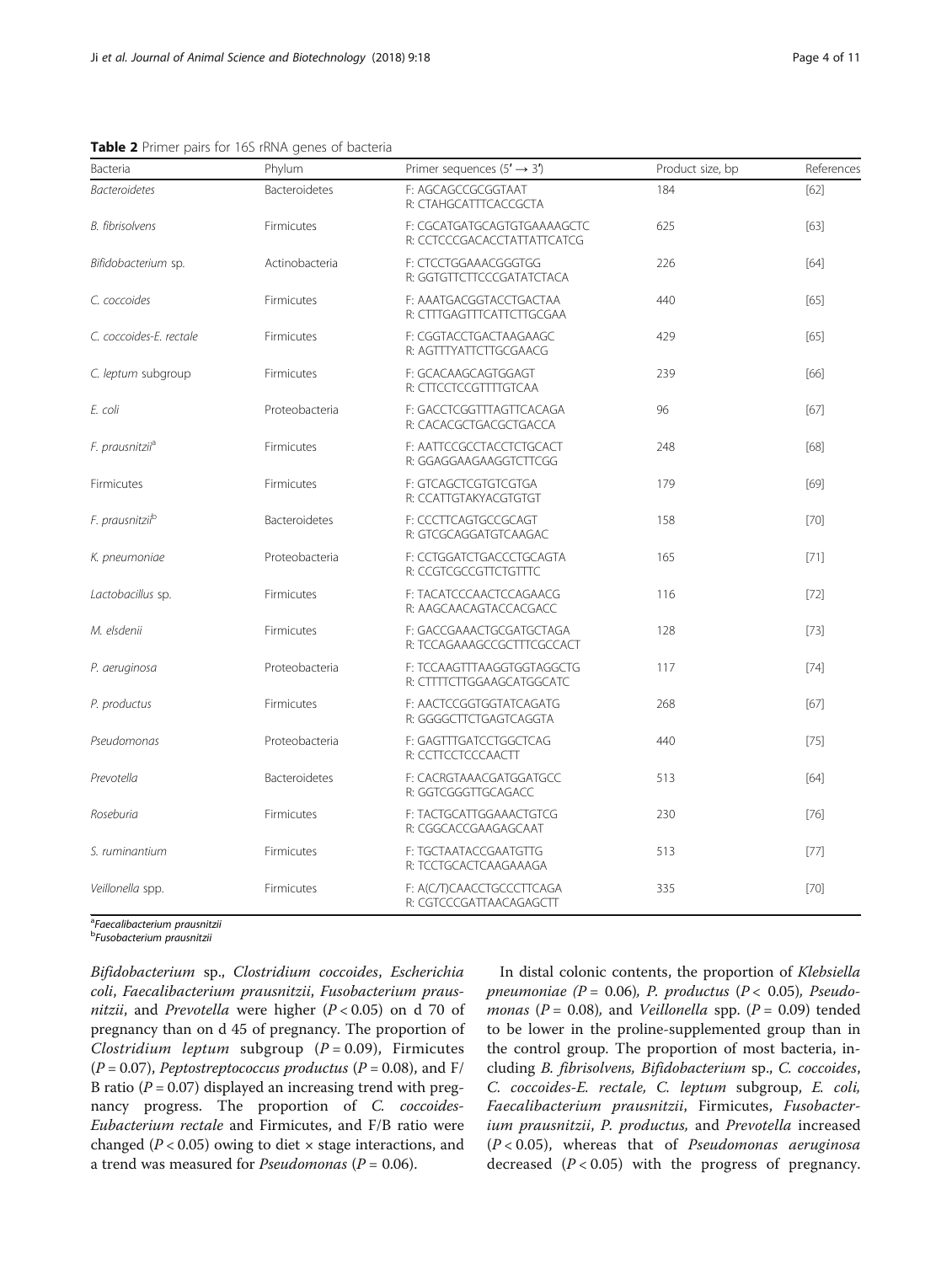|  | Page 5 of 11 |  |  |  |
|--|--------------|--|--|--|
|--|--------------|--|--|--|

| Bacteria                    |       | Control group |       | Proline group |      | $P$ -values |       |                   |
|-----------------------------|-------|---------------|-------|---------------|------|-------------|-------|-------------------|
|                             | 45 d  | 70 d          | 45 d  | 70 d          |      | Diet        | Day   | Diet $\times$ Day |
| Bacteroidetes               | 11.18 | 11.21         | 10.96 | 11.06         | 0.23 | 0.18        | 0.63  | 0.78              |
| <b>B.</b> fibrisolvens      | 8.97  | 9.54          | 8.73  | 9.33          | 0.26 | 0.20        | 0.003 | 0.93              |
| Bifidobacterium sp.         | 8.97  | 9.98          | 8.73  | 9.98          | 0.24 | 0.71        | 0.001 | 0.70              |
| C. coccoides                | 10.23 | 10.77         | 10.01 | 10.76         | 0.25 | 0.47        | 0.001 | 0.54              |
| C. coccoides-E. rectale     | 9.94  | 10.31         | 9.68  | 10.09         | 0.24 | 0.11        | 0.90  | 0.01              |
| C. leptum subgroup          | 10.56 | 10.67         | 10.29 | 10.66         | 0.23 | 0.30        | 0.09  | 0.33              |
| E. coli                     | 9.93  | 10.31         | 9.77  | 10.30         | 0.22 | 0.53        | 0.003 | 0.56              |
| F. prausnitzii <sup>1</sup> | 10.50 | 10.75         | 10.28 | 10.77         | 0.22 | 0.41        | 0.01  | 0.34              |
| Firmicutes                  | 11.10 | 11.04         | 10.83 | 11.33         | 0.21 | 0.94        | 0.07  | 0.03              |
| F. prausnitzii <sup>2</sup> | 8.55  | 10.75         | 8.15  | 10.77         | 0.29 | 0.41        | 0.01  | 0.34              |
| K. pneumoniae               | 7.57  | 7.53          | 7.72  | 7.51          | 0.24 | 0.67        | 0.39  | 0.56              |
| Lactobacillus sp.           | 10.27 | 10.53         | 10.25 | 10.61         | 0.31 | 0.90        | 0.22  | 0.84              |
| M. elsdenii                 | 8.23  | 7.55          | 7.72  | 7.88          | 0.33 | 0.75        | 0.36  | 0.14              |
| P. aeruginosa               | 8.73  | 8.43          | 8.93  | 8.72          | 0.25 | 0.15        | 0.13  | 0.76              |
| P. productus                | 7.87  | 8.07          | 7.81  | 8.04          | 0.22 | 0.68        | 0.08  | 0.87              |
| Pseudomonas                 | 6.80  | 7.24          | 7.03  | 6.99          | 0.22 | 0.92        | 0.12  | 0.06              |
| Prevotella                  | 9.01  | 9.86          | 8.59  | 9.23          | 0.30 | 0.03        | 0.004 | 0.67              |
| Roseburia                   | 8.31  | 8.47          | 7.95  | 8.37          | 0.28 | 0.27        | 0.16  | 0.54              |
| S. ruminantium              | 7.26  | 7.53          | 7.03  | 7.17          | 0.28 | 0.16        | 0.34  | 0.74              |
| Veillonella spp.            | 7.21  | 6.83          | 6.88  | 6.90          | 0.27 | 0.48        | 0.34  | 0.29              |
| F/B ratio                   | 0.99  | 0.99          | 0.99  | 1.02          | 0.05 | 0.02        | 0.07  | 0.01              |

<span id="page-4-0"></span>Table 3 Bacteria groups or species in proximal colonic contents of pregnant Huanjiang mini-pigs (lg bacteria cells/g wet weight)

F/B ratio Firmicutes/Bacteroidetes ratio

The F/B ratio displayed an increasing trend  $(P = 0.09)$ with the progress of pregnancy. The proportion of Bifidobacterium sp.  $(P = 0.09)$ , K. pneumoniae  $(P < 0.09)$ , P. aeruginosa  $(P = 0.06)$ , P. productus  $(P = 0.06)$ , and *Pseudomonas* ( $P = 0.07$ ) changed owing to the diet  $\times$  stage interactions.

# The SCFA concentrations

The SCFA concentrations in colonic contents of pregnant Huanjiang mini-pigs are summarized in Table [5](#page-6-0). In proximal colonic contents, the concentrations of acetate, total straight-chain fatty acids, and total SCFA were lower  $(P < 0.05)$  in the proline-supplemented group. The concentrations of butyrate tended to be decreased  $(P = 0.06)$  in the proline-supplemented group, when compared with the control group. Almost all of the SCFA in proximal colonic contents presented higher  $(P < 0.05)$  concentrations on d 70 of pregnancy than on d 45 of pregnancy. The concentrations of acetate  $(P = 0.099)$ , butyrate  $(P = 0.05)$ , isovalerate  $(P = 0.09)$ , total straight-chain fatty acids  $(P = 0.06)$ , and total SCFA  $(P = 0.05)$  were changed, or tended to be changed, owing to the diet  $\times$  stage interactions. In distal colonic contents, the concentrations of isobutyrate and total BCFA were higher ( $P < 0.05$ ) on d 70 of pregnancy than on d 45 of pregnancy. Proline supplementation, however, did not affect the concentrations of SCFA.

### Bioamine contents

The bioamine concentrations in colonic contents of pregnant Huanjiang mini-pigs are summarized in Table [6](#page-7-0). In proximal colonic contents, the concentrations of 1,7-heptyl diamine  $(P = 0.09)$  and phenylethylamine  $(P < 0.05)$  tended to and were significantly higher in the proline-supplemented group, respectively, whereas those of spermidine  $(P = 0.05)$  and total bioamine  $(P = 0.06)$ were lower or tended to be lower than those in the control group. The concentrations of spermidine, spermine, and total bioamine were higher  $(P < 0.05)$  on d 70 of pregnancy, whereas that of phenylethylamine  $(P < 0.05)$ was lower than those on d 45 of pregnancy. The concentrations of 1,7-heptyl diamine, phenylethylamine, spermine, and tryptamine displayed differences  $(P < 0.05)$ according to diet  $\times$  stage interactions, as well as total bioamine concentration ( $P = 0.096$ ). In distal colonic contents, the concentrations of 1,7-heptyl diamine  $(P = 0.07)$  and tryptamine  $(P < 0.05)$  were higher in the proline-supplemented group, whereas those of cadaverine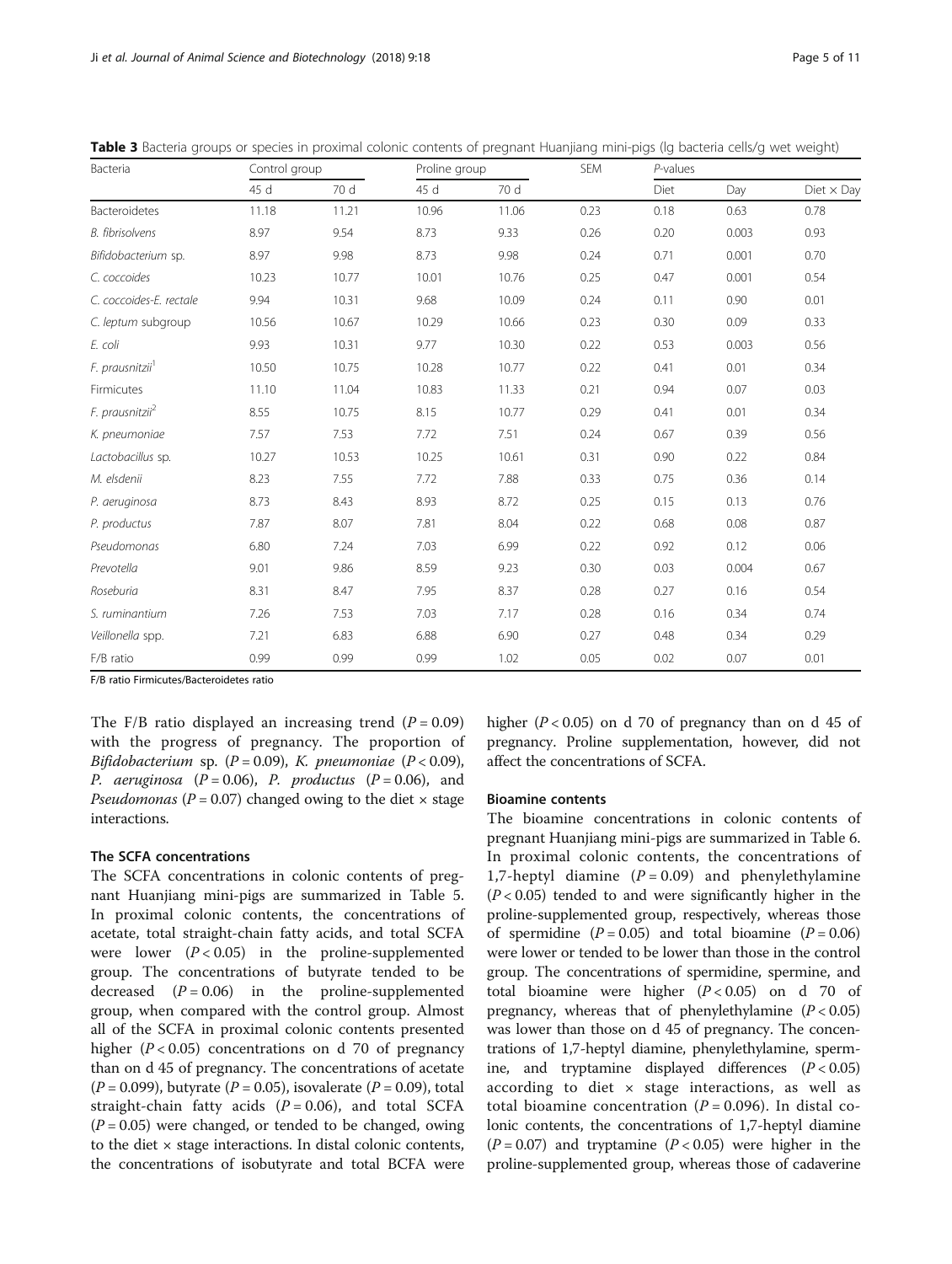| Page 6 of 11 |  |
|--------------|--|
|--------------|--|

| Item                        |       | Control group |       | Proline group |      | $P$ -values |       |                   |  |
|-----------------------------|-------|---------------|-------|---------------|------|-------------|-------|-------------------|--|
|                             | 45 d  | 70 d          | 45 d  | 70 d          |      | Diet        | Day   | Diet $\times$ Day |  |
| <b>Bacteroidetes</b>        | 11.04 | 11.03         | 10.91 | 11.11         | 0.23 | 0.84        | 0.47  | 0.46              |  |
| <b>B.</b> fibrisolvens      | 8.72  | 9.12          | 8.63  | 9.22          | 0.23 | 0.98        | 0.001 | 0.49              |  |
| Bifidobacterium sp.         | 9.17  | 9.99          | 9.39  | 9.53          | 0.27 | 0.52        | 0.02  | 0.08              |  |
| C. coccoides                | 10.28 | 10.72         | 10.19 | 10.61         | 0.21 | 0.40        | 0.001 | 0.94              |  |
| C. coccoides-E. rectale     | 9.79  | 10.12         | 9.81  | 10.08         | 0.23 | 0.95        | 0.04  | 0.84              |  |
| C. leptum subgroup          | 9.98  | 10.42         | 9.97  | 10.19         | 0.24 | 0.42        | 0.04  | 0.44              |  |
| E. coli                     | 9.89  | 10.14         | 9.82  | 10.21         | 0.22 | 0.98        | 0.02  | 0.59              |  |
| F. prausnitzii <sup>1</sup> | 10.10 | 10.33         | 10.11 | 10.35         | 0.20 | 0.88        | 0.03  | 0.94              |  |
| Firmicutes                  | 10.77 | 11.08         | 10.70 | 10.95         | 0.21 | 0.38        | 0.02  | 0.78              |  |
| F. prausnitzii <sup>2</sup> | 7.92  | 8.43          | 7.91  | 8.29          | 0.23 | 0.57        | 0.003 | 0.65              |  |
| K. pneumoniae               | 7.66  | 7.39          | 7.15  | 7.43          | 0.22 | 0.06        | 0.98  | 0.03              |  |
| Lactobacillus sp.           | 9.82  | 10.10         | 9.73  | 9.97          | 0.31 | 0.66        | 0.29  | 0.93              |  |
| M. elsdenii                 | 8.12  | 7.77          | 7.84  | 7.84          | 0.31 | 0.68        | 0.48  | 0.49              |  |
| P. aeruginosa               | 8.70  | 8.68          | 9.13  | 8.52          | 0.24 | 0.37        | 0.04  | 0.06              |  |
| P. productus                | 7.70  | 8.23          | 7.65  | 7.77          | 0.20 | 0.02        | 0.01  | 0.06              |  |
| Pseudomonas                 | 7.23  | 6.81          | 6.60  | 6.82          | 0.26 | 0.08        | 0.56  | 0.07              |  |
| Prevotella                  | 8.61  | 9.25          | 8.18  | 8.90          | 0.31 | 0.12        | 0.01  | 0.87              |  |
| Roseburia                   | 7.98  | 8.07          | 8.06  | 8.12          | 0.28 | 0.75        | 0.69  | 0.93              |  |
| S. ruminantium              | 7.03  | 7.12          | 7.01  | 7.37          | 0.29 | 0.61        | 0.31  | 0.54              |  |
| Veillonella spp.            | 7.19  | 6.98          | 6.83  | 6.78          | 0.25 | 0.09        | 0.43  | 0.63              |  |
| F/B ratio                   | 0.98  | 1.00          | 0.98  | 0.99          | 0.06 | 0.46        | 0.09  | 0.21              |  |

<span id="page-5-0"></span>Table 4 Bacteria groups or species in distal colonic contents of pregnant Huanjiang mini-pigs (Ig bacteria cells/g wet weight)

F/B ratio Firmicutes/Bacteroidetes ratio

 $(P < 0.05)$ , phenylethylamine  $(P < 0.05)$ , and tyramine  $(P = 0.098)$  were lower than those in the control group. The concentrations of spermidine  $(P < 0.05)$ , spermine  $(P < 0.05)$ , tryptamine  $(P < 0.05)$ , and total bioamine  $(P = 0.08)$  were higher, but cadaverine and phenylethylamine were lower  $(P < 0.05)$  on d 70 than on d 45 of pregnancy. The concentrations of cadaverine, phenylethylamine, putrescine, and tryptamine displayed differences ( $P < 0.05$ ) according to diet  $\times$  stage interactions.

# Discussion

Several studies revealed that the indigenous microbiota in the gut play important roles in the metabolism and recycling of nitrogenous compounds, including AA [[10](#page-8-0), [20\]](#page-9-0). Furthermore, changes in gut microbiota of pregnant human and animals have been documented in recent years [\[13,](#page-8-0) [23](#page-9-0), [31\]](#page-9-0). The present study indicates that dietary supplementation with proline affects the colonic luminal microbiota and bacterial metabolite composition in Huanjiang mini-pigs. In addition, our study confirms that the composition of bacteria in the colon, as well as the luminal environment, differ according to the stage of pregnancy.

Pregnancy is a time of dramatic host remodeling for the mother, and may be partly viewed as the development of adaptive processes in a context of major new physiological constraints. Our previous study showed that during pregnancy, both the body weight and fat over lean mass ratio increased in the Huanjiang minipigs [\[32](#page-9-0)]. In agreement with the above, it has been reported that pregnant female Ossabaw mini-pigs displayed higher body weight, notably due to fat deposition [[33\]](#page-9-0), which was association with higher levels of triglyceride and very low-density lipoprotein [\[34](#page-9-0)], and lower levels of high-density lipoprotein cholesterol, and lowdensity lipoprotein cholesterol [\[35\]](#page-9-0).

A previous study showed that the pregnancy stage and diet composition may affect gut microbial composition [[36\]](#page-9-0). The present study confirms these results and elucidates that the proportion of Prevotella increased with progress of pregnancy. This is consistent with the study of Collado and Isolauri [[3\]](#page-8-0), who reported that the abundances of Bacteroides-Prevotella group, Clostridium, and Staphylococcus increased from first trimester to third trimester of normal-weight and overweight pregnant women. Moreover, Santacruz et al. [\[37](#page-9-0)] confirmed that the proportion of Firmicutes, especially Clostridium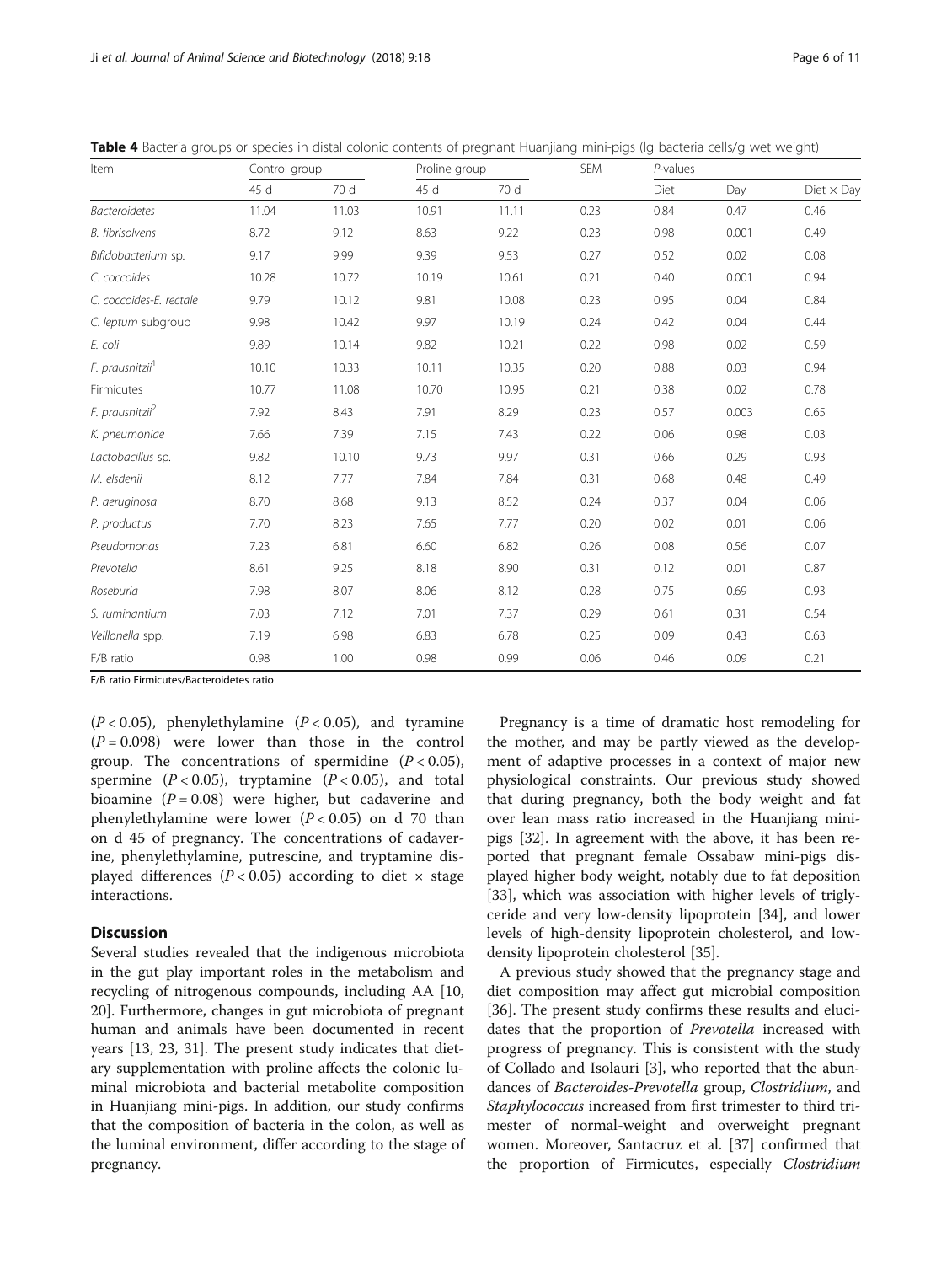| Item                             | Control group |       |       | Proline group |      | P-values |        |                   |
|----------------------------------|---------------|-------|-------|---------------|------|----------|--------|-------------------|
|                                  | 45 d          | 70 d  | 45 d  | 70 d          |      | Diet     | Day    | Diet $\times$ Day |
| Proximal colonic contents        |               |       |       |               |      |          |        |                   |
| Acetate                          | 16.72         | 34.24 | 14.70 | 22.76         | 1.07 | 0.02     | < 0.01 | 0.099             |
| Propionate                       | 5.95          | 12.56 | 6.36  | 9.44          | 0.71 | 0.28     | < 0.01 | 0.16              |
| Isobutyrate                      | 0.23          | 0.92  | 0.28  | 0.71          | 0.19 | 0.41     | < 0.01 | 0.17              |
| Butyrate                         | 3.64          | 6.69  | 3.68  | 4.18          | 0.51 | 0.06     | 0.010  | 0.05              |
| Isovalerate                      | 0.19          | 0.70  | 0.21  | 0.50          | 0.16 | 0.15     | < 0.01 | 0.09              |
| Valerate                         | 0.43          | 1.43  | 0.44  | 1.16          | 0.24 | 0.35     | < 0.01 | 0.34              |
| Total BCFA                       | 0.42          | 1.61  | 0.49  | 1.21          | 0.25 | 0.28     | < 0.01 | 0.13              |
| Total straight-chain fatty acids | 26.75         | 54.92 | 25.18 | 37.54         | 1.27 | 0.02     | < 0.01 | 0.06              |
| Total SCFA                       | 27.17         | 56.53 | 25.67 | 38.74         | 1.29 | 0.03     | < 0.01 | 0.05              |
| Distal colonic contents          |               |       |       |               |      |          |        |                   |
| Acetate                          | 10.48         | 9.07  | 10.38 | 10.02         | 0.60 | 0.60     | 0.28   | 0.52              |
| Propionate                       | 4.01          | 3.81  | 4.00  | 4.60          | 0.38 | 0.24     | 0.54   | 0.24              |
| Isobutyrate                      | 0.36          | 0.49  | 0.34  | 0.48          | 0.13 | 0.78     | 0.01   | 0.92              |
| Butyrate                         | 2.94          | 2.95  | 2.93  | 2.71          | 0.38 | 0.71     | 0.75   | 0.73              |
| Isovalerate                      | 0.33          | 0.39  | 0.31  | 0.34          | 0.13 | 0.34     | 0.25   | 0.62              |
| Valerate                         | 0.48          | 0.50  | 0.41  | 0.51          | 0.14 | 0.57     | 0.17   | 0.39              |
| Total BCFA                       | 0.69          | 0.88  | 0.66  | 0.82          | 0.18 | 0.53     | 0.03   | 0.84              |
| Total straight-chain fatty acids | 17.90         | 16.33 | 17.72 | 17.85         | 0.76 | 0.61     | 0.59   | 0.52              |
| <b>Total SCFA</b>                | 18.59         | 17.21 | 18.38 | 18.67         | 0.77 | 0.64     | 0.69   | 0.54              |

<span id="page-6-0"></span>Table 5 Short-chain fatty acid concentrations in colonic contents of pregnant Huanjiang mini-pigs (mg/g)

clusters, is associated with excessive BW and obesity in human subjects. Similar to the obese human subjects, the sows at d 70 of pregnancy had increased proportions of C. coccoides, C. leptum subgroup, E. coli, Faecalibacterium prausnitzii, P. productus, and Firmicutes, as compared with those at d 45 of pregnancy. The increased proportion of Firmicutes is considered to affect the metabolic potential of the gut microbiota and enhance the capacity of the body to harvest energy from the diet [[38\]](#page-9-0). In addition, colonization of germ-free mice with the butyrate-producing bacteria B. fibrisolvens rescued colonic epithelia from the energy starvation status [\[39](#page-9-0)]. Based on our results, it appeared that some bacteria involved in indigestible carbohydrate fermentation increased by d 70 of pregnancy, thereby allowing the production of more SCFA and increased energy recycling for the pregnant sows and their fetuses.

Bacterial cross-feeding has a huge impact on the final balance of the SCFA production, absorption, and efficient exploitation of the substrates in the gut [\[40](#page-9-0)]. The vast majority of acetate in the body is produced by the gut microbiota, and the total fecal propionate concentration is linked to the relative abundance of Bacteroidetes and Firmicutes [\[41\]](#page-9-0). Butyrate produced by the gut microbiota is dependent on butyrate-producers, such as Faecalibacterium, Eubacterium, and Roseburia [[42\]](#page-9-0). In accordance with some data on the evolution of the microbiota composition during pregnancy, SCFA presented higher concentrations in proximal colonic contents. In the distal colonic contents recovered at d 70 of pregnancy. Isobutyrate and total BCFA concentrations in the distal colonic contents were higher at d 70 than at d 45 of pregnancy. As BCFA concentrations are considered as indicators of protein catabolism by the microbiota in the luminal intestinal content [[43\]](#page-9-0), these results are suggestive of increased protein fermentation in the distal colon at d 70 of pregnancy as compared with that at d 45. The present study shows that the proportion of saccharolytic bacteria generating SCFA [[44](#page-9-0)], including C. coccoides, C. coccoides-E. rectale, and C. leptum subgroups, increases similarly when compared with the Firmicutes phylum. Faecalibacterium prausnitzii, Fusobacterium, and Clostridium are known butyrate producers [\[45](#page-9-0)–[48\]](#page-9-0). Prevotella had been proposed to enhance calorie extraction from resistant starches, oligosaccharides, and other indigested carbohydrates [\[49](#page-9-0)], and its concentration is associated with increased colonic SCFA. In addition to participating in the digestive process, microbiota allows local synthesis of SCFA, which are used as energy substrates by the host [\[50](#page-9-0)]. Parts of SCFA are absorbed and metabolized by the colonocytes, while the unmetabolized portion can enter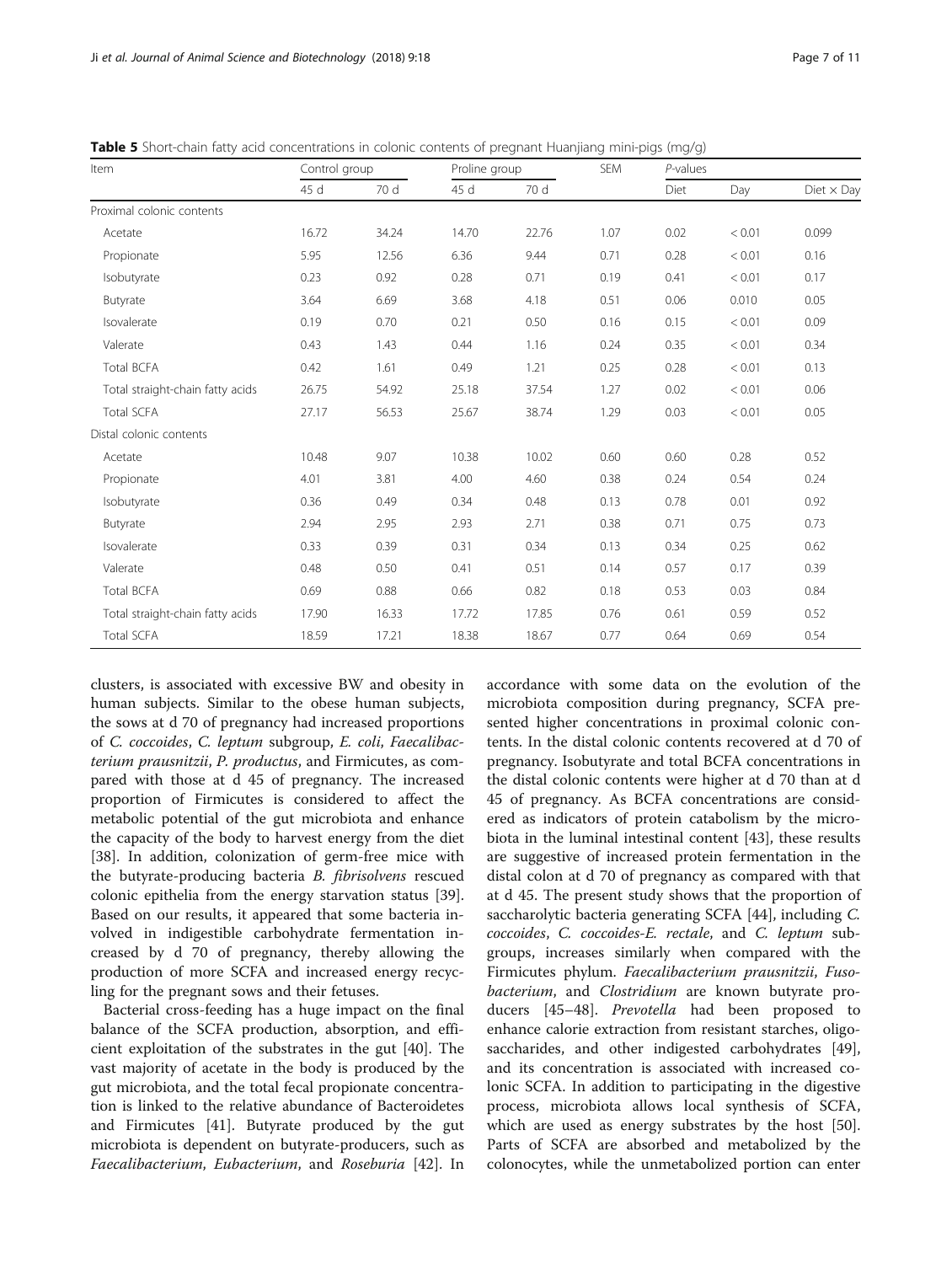| Items                     |        | Control group |       | Proline group |      | $P-$ values |        |                   |  |
|---------------------------|--------|---------------|-------|---------------|------|-------------|--------|-------------------|--|
|                           | 45 d   | 70 d          | 45 d  | 70 d          |      | Diet        | Day    | $Dict \times Day$ |  |
| Proximal colonic contents |        |               |       |               |      |             |        |                   |  |
| 1,7-heptyl diamine        | 2.22   | 2.36          | 2.95  | 2.28          | 0.26 | 0.09        | 0.15   | 0.04              |  |
| Cadaverine                | 13.61  | 12.77         | 12.99 | 16.67         | 0.98 | 0.50        | 0.56   | 0.36              |  |
| Phenylethylamine          | 6.67   | 8.64          | 12.99 | 6.36          | 0.44 | 0.001       | < 0.01 | < 0.01            |  |
| Putrescine                | 20.30  | 24.38         | 21.83 | 19.12         | 0.99 | 0.45        | 0.78   | 0.18              |  |
| Spermidine                | 35.97  | 67.63         | 30.96 | 44.35         | 1.64 | 0.05        | 0.005  | 0.19              |  |
| Spermine                  | 5.71   | 15.79         | 9.15  | 10.67         | 0.83 | 0.64        | 0.006  | 0.03              |  |
| Tryptamine                | 1.46   | 2.14          | 2.46  | 1.03          | 0.39 | 0.89        | 0.35   | 0.02              |  |
| Tyramine                  | 2.82   | 2.53          | 2.02  | 1.79          | 0.45 | 0.15        | 0.61   | 0.96              |  |
| Total bioamine            | 101.90 | 151.18        | 98.32 | 106.42        | 2.15 | 0.06        | 0.03   | 0.096             |  |
| Distal colonic contents   |        |               |       |               |      |             |        |                   |  |
| 1,7-heptyl diamine        | 1.63   | 1.24          | 1.80  | 2.06          | 0.32 | 0.07        | 0.78   | 0.22              |  |
| Cadaverine                | 15.81  | 6.23          | 5.71  | 6.81          | 0.80 | 0.01        | 0.02   | 0.005             |  |
| Phenylethylamine          | 10.09  | 4.47          | 5.70  | 4.57          | 0.54 | 0.011       | < 0.01 | 0.008             |  |
| Putrescine                | 13.87  | 10.51         | 8.84  | 14.30         | 0.65 | 0.56        | 0.33   | 0.001             |  |
| Spermidine                | 29.54  | 33.79         | 22.67 | 38.67         | 1.21 | 0.79        | 0.02   | 0.13              |  |
| Spermine                  | 7.31   | 9.92          | 7.86  | 9.95          | 0.66 | 0.79        | 0.046  | 0.81              |  |
| Tryptamine                | 0.28   | 0.23          | 0.17  | 1.31          | 0.23 | 0.002       | 0.001  | < 0.01            |  |
| Tyramine                  | 1.71   | 1.87          | 0.96  | 1.67          | 0.33 | 0.098       | 0.12   | 0.32              |  |
| Total bioamine            | 64.82  | 73.97         | 68.31 | 79.33         | 1.47 | 0.42        | 0.08   | 0.86              |  |

<span id="page-7-0"></span>Table 6 Bioamine concentrations in colonic contents of pregnant Huanjiang mini-pigs (μg/g)

diverse carbohydrates and lipid metabolic routes in the peripheral tissues. While most of the butyrate produced by the microbiota is metabolized in enterocytes/ colonocytes during its transfer from the intestinal lumen to the bloodstream, propionate mainly incorporates into the gluconeogenesis pathway, while acetate is mostly metabolized into the lipid biosynthesis pathway [[41](#page-9-0)]. Collectively, the increased SCFA production and absorption may provide additional nutrients for pregnant sows; however, additional work outside of the scope of the present study is necessary to test this hypothesis.

The AA serve not only as protein building bricks but also act as energy substrates, signaling molecules, and/or as precursors for bioactive compounds [\[51](#page-9-0)]. Thus, AA intervene in the regulation of diverse physiological process related to the reproductive functions, ranging from spermatogenesis to oocyte fertilization and embryo implantation [[52](#page-9-0)]. In the large intestine, AA are not absorbed to any significant extent by the colonic mucosa (except in the neonatal period), and thus are mostly metabolized by the microbiota into various intermediary and end products [[53\]](#page-9-0). The present study showed that dietary proline supplementation decreased the proportion of Prevotella in the proximal colonic contents, and the proportions of K. pneumoniae and P. productus in

the distal colonic contents. These bacterial species can metabolize carbohydrates, especially indigestible fiber [[54\]](#page-9-0). Klebsiella pneumoniae, which is the most significant member of Enterobacteriaceae and Peptostreptococcus productus, are predominant for the utilization of glutamate or tryptophan [\[52](#page-9-0)]. Ren et al. [[55\]](#page-9-0) reported that dietary proline supplementation confers a positive immune effect in porcine circovirus-infected pregnant and non-pregnant mice.

Proteins are degraded by the bacterial protease and peptidase activities, and the AA released from the proteins can be precursors of various bioamines in the colon via specific AA decarboxylation pathways by specific bacteria [[56](#page-9-0)]. In bacteria, the bioamines are involved in many processes related to transcription, translation, growth, metabolism, and other functions, including improved acid resistance, protection from oxidative stress and host im-munological defenses [[56](#page-9-0)–[60](#page-9-0)]. For instance, E. coli synthesized cadaverine during anaerobic growth at low pH in the presence of its precursor lysine [\[61](#page-9-0)]. Several bioamine-producing taxa belong to Prevotella and Mega-sphaera [\[60\]](#page-9-0). This may explain why the concentrations of spermidine, spermine, and total bioamines in colonic contents increased with the progress of pregnancy.

The way by which supplemental proline exerts its effect on colonic microbiota remains elusive, considering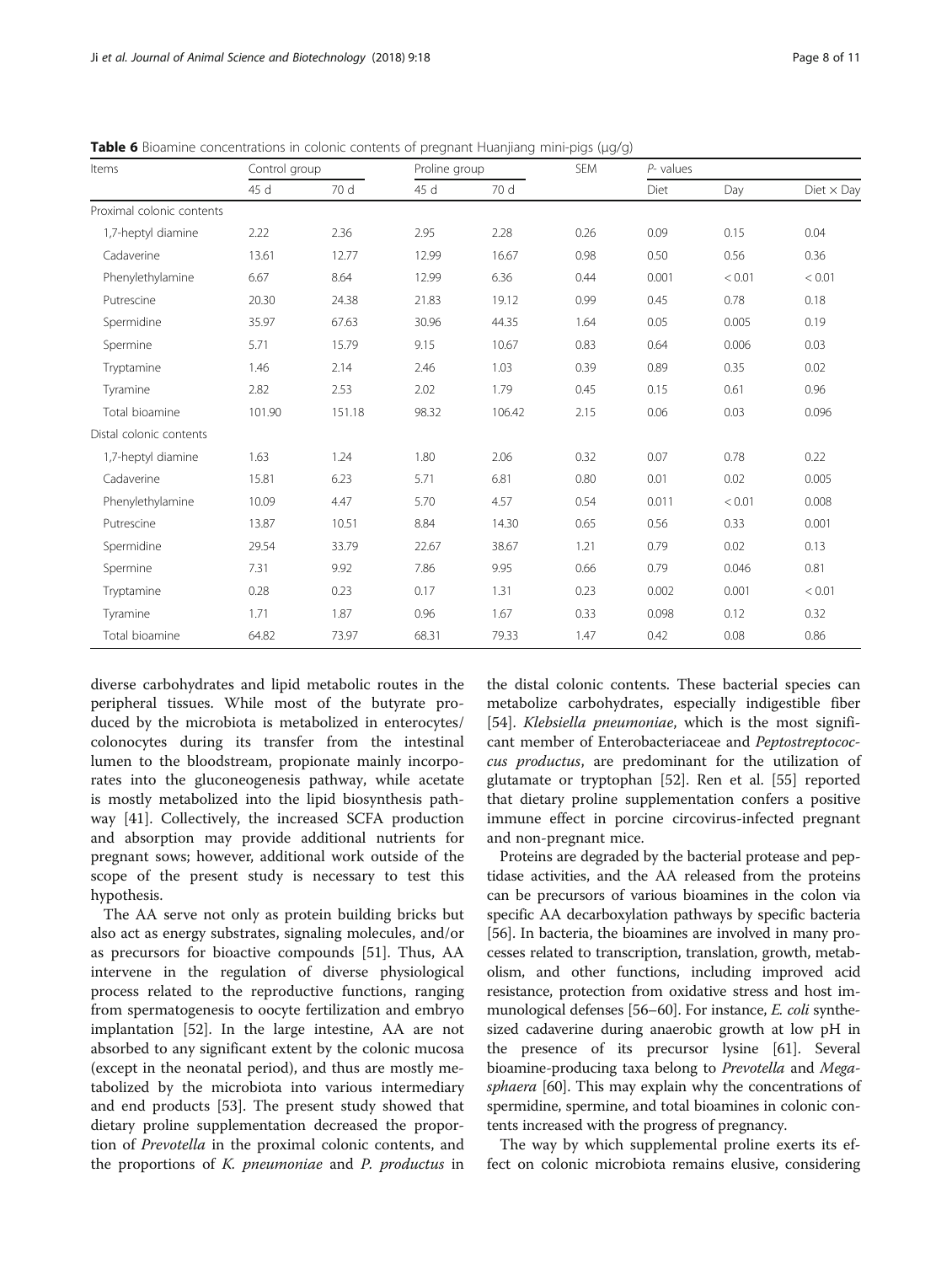<span id="page-8-0"></span>that the capacity of the small intestine for the absorption of amino acids is high. In other words, the dietary proline originating from the dietary proteins and supplement is most likely large, if not totally absorbed by the small intestinal epithelium. Thus, we propose that the effects of dietary proline on the colonic ecosystem would be dependent, at least in part, on the effect of this AA on the microbiota composition and metabolic activity in the small intestine; such effects presumably affect the large intestinal luminal environment. This hypothesis is worthy of testing in future experiments.

# Conclusion

In conclusion, the present study indicates that L-proline supplementation modifies the colonic microbiota composition and the luminal concentrations of several bacterial metabolites. Furthermore, our data show that both the microbiota composition and the concentrations of bacterial metabolites are evolving in the course of pregnancy. The changes in the luminal environment associated with these changes in microbiota composition need to be evaluated in terms of beneficial over deleterious effects for the colonic mucosa and for peripheral tissues in the mother and the fetuses.

### Abbreviations

AA: Amino acids; BCFA: Branched-chain fatty acids; qPCR: Quantitative realtime polymerase chain reaction; SCFA: Short-chain fatty acids

### Acknowledgments

We thank staffs and postgraduate students of Hunan Provincial Engineering Research Center of Healthy Livestock for collecting samples and technicians from key laboratory of agro-ecological processes in subtropical region for providing technical assistance. We also thank Editage [<http://online.editage.cn>/] for English language editing.

### Funding

The present work was jointly supported by grants from the National Nature Science Foundation of China (31572421 and 31270044), National Key R & D Program (2017YFD0500503), "Western Light" key program for Talent Cultivation from Chinese Academy of Sciences, and Chinese Academy of Sciences Visiting Professorship for Senior International Scientists (F. Blachier, 2013T2S0014).

### Availability of data and materials

The datasets supporting the conclusions of this article are included within the article.

### Authors' contributions

XFK designed the study; YJJ, QPG, and XFK carried out the experiments and data analysis; YJJ, XFK, YLY, and FB drafted and revised the manuscript. All authors have read and approved the final version of the manuscript.

### Ethics approval and consent to participate

This article does not contain any studies with human participants performed by any of the authors. The use of animals for this research was approved by the Institutional Animal Care and Use Committee of the Institute of Subtropical Agriculture, Chinese Academy of Sciences. All procedures performed in studies involving animals were in accordance with the ethical standards of the institution or practice at which the studies were conducted.

### Consent for publication

Not applicable.

### Competing interests

The authors declare that they have no competing interests.

### Author details

<sup>1</sup>National Engineering Laboratory for Pollution Control and Waste Utilization in Livestock and Poultry Production, Key Laboratory of Agro-ecological Processes in Subtropical Region, Institute of Subtropical Agriculture, Chinese Academy of Sciences, Changsha, Hunan 410125, China. <sup>2</sup>Research Center of Mini-pig, Huanjiang Observation and Research Station for Karst Ecosysterms, Huanjiang, Guangxi 547100, China. <sup>3</sup>UMR 914 INRA/AgroParisTech/Universite Paris-Sacaly, Nutrition Physiology and Ingestive Behavior, 75005 Paris, France.

### Received: 20 April 2017 Accepted: 10 January 2018 Published online: 30 January 2018

### References

- 1. Turnbaugh PJ, Hamady M, Yatsunenko T, Cantarel BL, Duncan A, Ley RE, et al. A core gut microbiome in obese and lean twins. Nature. 2009;457(7228):480–7.
- 2. Karlsson FH, Tremaroli V, Nookaew I, Bergstrom G, Behre CJ, Fagerberg B, et al. Gut metagenome in European women with normal, impaired and diabetic glucose control. Nature. 2013;498(7452):99–103.
- 3. Collado MC, Isolauri E, Laitinen K, Salminen S. Distinct composition of gut microbiota during pregnancy in overweight and normal-weight women. Am J Clin Nutr. 2008;88(4):894–9.
- 4. Feng ZM, Li TJ, Wu L, Xiao DF, Blachier F, Yin YL. Monosodium L-glutamate and dietary fat differently modify the composition of the intestinal microbiota in growing pigs. Obes Facts. 2015;8(2):87–100.
- 5. Weitkunat K, Schumann S, Petzke KJ, Blaut M, Loh G, Klaus S. Effects of dietary inulin on bacterial growth, short-chain fatty acid production and hepatic lipid metabolism in gnotobiotic mice. J Nutr Biochem. 2015;26(9):929–37.
- 6. Portune KJ, Beaumont M, Davila AM, Tomé D, Blachier F, Sanz Y. Gut microbiota role in dietary protein metabolism and health-related outcomes: the two sides of the coin. Trends Food Sci Tech. 2016;57:213–32.
- 7. Blachier F, Beaumont M, Andriamihaja M, Davila AM, Lan A, Grauso M, et al. Changes in the luminal environment of the colonic epithelial cells and physiopathological consequences. Am J Pathol. 2017;187(3):476–86.
- 8. Thibault R, Blachier F, Darcy-Vrillon B, de Coppet P, Bourreille A, Segain P. Butyrate utilization by the colonic mucosa in inflammatory bowel diseases: a transport deficiency. Inflamm Bowel Dis. 2017;16(4):684–95.
- 9. Hamer HM, Jonkers D, Venema K, Vanhoutvin S, Troost FJ, Brummer RJ. Review article: the role of butyrate on colonic function. Aliment Pharmacol Ther. 2008;27(2):104–19.
- 10. Macfarlane GT, Macfarlane S. Bacteria, colonic fermentation, and gastrointestinal health. J AOAC Int. 2012;95(1):50–60.
- 11. Bardocz S, Duguid TJ, Brown DS, Grant G, Pusztai A, White A, et al. The importance of dietary polyamines in cell regeneration and growth. Br J Nutr. 1995;73(6):819–28.
- 12. Fusi E, Rossi L, Rebucci R, Cheli F, Di Giancamillo A, Domeneghini C, et al. Administration of biogenic amines to Saanen kids: effects on growth performance, meat quality and gut histology. Small Ruminant Res. 2004;53(1–2):1–7.
- 13. Nuriel-Ohayon M, Neuman H, Koren O. Microbial changes during pregnancy, birth, and infancy. Front Microbiol. 2016;(1031). [https://doi.org/](http://dx.doi.org/10.3389/fmicb.2016.01031) [10.3389/fmicb.2016.01031](http://dx.doi.org/10.3389/fmicb.2016.01031). eCollection 2016.
- 14. Bazer FW. Contributions of an animal scientist to understanding the biology of the uterus and pregnancy. Reprod Fertil Dev. 2013;25(1):129–47.
- 15. Wu GY, Bazer FW, Davis TA, Kim SW, Li P, Rhoads JM, et al. Arginine metabolism and nutrition in growth, health and disease. Amino Acids. 2009;37:153–68.
- 16. Wu GY, Bazer FW, Johnson GA, Herring C, Seo H, Dai ZL, et al. Functional amino acids in the development of the pig placenta. Mol Reprod Dev. 2017;84(9):870–82.
- 17. Wu GY, Bazer FW, Satterfield MC, Li XL, Wang XQ, Johnson GA, et al. Impacts of arginine nutrition on embryonic and fetal development in mammals. Amino Acids. 2013;45(2):241–56.
- 18. Kwon H, Ford SP, Bazer FW, Spencer TE, Nathanielsz PW, Nijland MJ, et al. Maternal undernutrition reduces concentrations of amino acids and polyamines in ovine fetal plasma and placental fluids. Biol Reprod. 2004;71(3):901–8.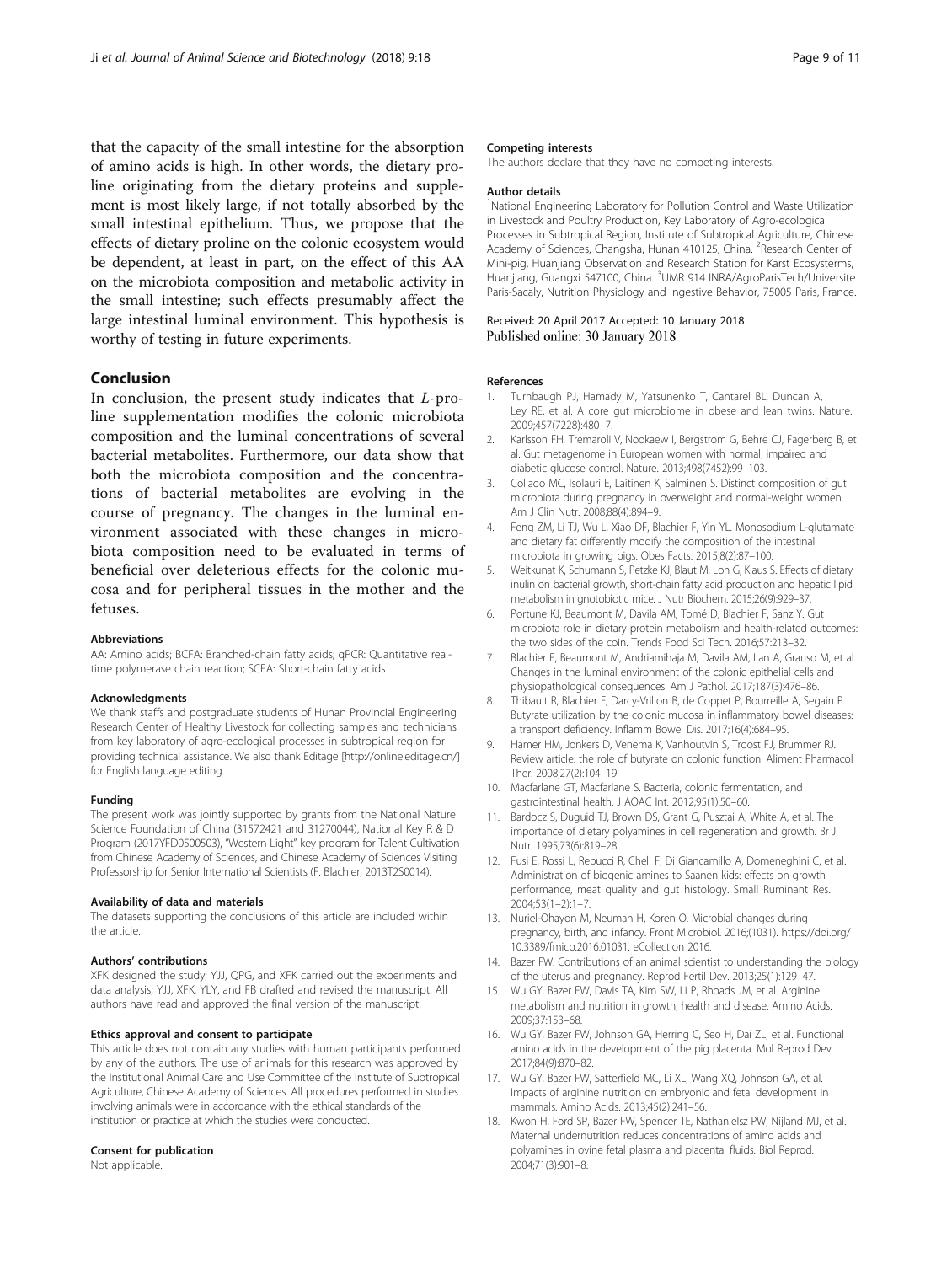- <span id="page-9-0"></span>19. Wu GY, Bazer FW, Datta S, Johnson GA, Li P, Satterfield MC, et al. Proline metabolism in the conceptus: implications for fetal growth and development. Amino Acids. 2008;35(4):691–702.
- 20. Faure M, Mettraux C, Moennoz D, Godin JP, Vuichoud J, Rochat F, et al. Specific amino acids increase mucin synthesis and microbiota in dextran sulfate sodium-treated rats. J Nutr. 2006;136(6):1558–64.
- 21. Koren O, Goodrich JK, Cullender TC, Spor A, Laitinen K, Backhed HK, et al. Host remodeling of the gut microbiome and metabolic changes during pregnancy. Cell. 2012;150(3):470–80.
- 22. Chalvon-Demersay T, Blachier F, Tomé D, Blais A. Animal models for the study of the relationships between diet and obesity: a focus on dietary protein and estrogen deficiency. Front Nutr. 2017;4(5). [https://doi.org/10.](http://dx.doi.org/10.3389/fnut.2017.00005) [3389/fnut.2017.00005](http://dx.doi.org/10.3389/fnut.2017.00005). eCollection 2017.
- 23. Kong XF, Ji YJ, Li HW, Zhu Q, Blachier F, Geng MM, et al. Colonic luminal microbiota and bacterial metabolite composition in pregnant Huanjiang mini-pigs: effects of food composition at different times of pregnancy. Sci Rep. 2016;6(37224). [https://doi.org/10.1038/srep37224](http://dx.doi.org/10.1038/srep37224).
- 24. Yin YL, Yao K, Liu ZJ, Gong M, Ruan Z, Deng D, et al. Supplementing L-leucine to a low-protein diet increases tissue protein synthesis in weanling pigs. Amino Acids. 2010;39(5):1477–86.
- 25. Kong XF, Wu GY, Liao YP, Hou ZP, Liu HJ, Yin FG, et al. Effects of Chinese herbal ultra-fine powder as a dietary additive on growth performance, serum metabolites and intestinal health in early-weaned piglets. Livest Sci. 2007;108(1–3):272–5.
- 26. Liu YY, Li FN, Kong XF, Tan BE, Li YH, Duan YH, et al. Signaling pathways related to protein synthesis and amino acid concentration in pig skeletal muscles depend on the dietary protein level, genotype and developmental stages. PLoS One. 2015;10(9):e0138277.
- 27. Fanca-Berthon P, Hoebler C, Mouzet E, David A, Michel C. Intrauterine growth restriction not only modifies the cecocolonic microbiota in neonatal rats but also affects its activity in young adult rats. J Pediatr Gastroenterol Nutr. 2010;51(4):402–13.
- 28. Jost T, Lacroix C, Braegger C, Chassard C. Stability of the maternal gut microbiota during late pregnancy and early lactation. Curr Microbiol. 2014;68(4):419–27.
- 29. Zhou XL, Kong XF, Lian GQ, Blachier F, Geng MM, Yin YL. Dietary supplementation with soybean oligosaccharides increases short-chain fatty acids but decreases protein-derived catabolites in the intestinal luminal content of weaned Huanjiang mini-piglets. Nutr Res. 2014;34(9):780–8.
- 30. Xu LW, Geng MM, Zhang LP, Yuan HZ, Kong XF, Wang JR. Determination of bioamines in colonic contents of piglets by pre-column. Acta Nutrimenta Sinica. 2014;6(36):78–83.
- 31. Ma J, Prince AL, Bader D, Hu M, Ganu R, Baquero K, et al. High-fat maternal diet during pregnancy persistently alters the offspring microbiome in a primate model. Nat Commun. 2014;5(3889). [https://doi.org/10.1038/ncomms4889.](http://dx.doi.org/10.1038/ncomms4889)
- 32. Zhang T, Zha W, Tang ZL, Kong XF. Efects of dietary proline on body composition in pregnant Huanjiang mini-pigs. Chin J Anim Nutr. 2017;29(2):556–61.
- 33. Newell-Fugate AE, Taibl JN, Clark SG, Alloosh M, Sturek M, Krisher RL. Effects of diet-induced obesity on metabolic parameter and reproductive function in female Ossabaw minipigs. Comp Med. 2014;64(1):44–9.
- 34. Ferrazzi E, Sears B, editors. Metabolic syndrome and complications of pregnancy: the potential preventive role of nutrition. AG, Swizerland: Springer International Publishing; 2015.
- 35. Luo Y, Qu H, Wang H, Wei H, Wu J, Duan Y, et al. Plasma periostin levels are increased in Chinese subjects with obesity and type 2 diabetes and are positively correlated with glucose and lipid parameters. Mediat Inflamm. 2016:6423637.
- 36. Mandal S, Godfrey KM, McDonald D, Treuren WV, Bjørnholt JV, Midtvedt T, et al. Fat and vitamin intakes during pregnancy have stronger relations with a pro-inflammatory maternal microbiota than does carbohydrate intake. Microbiome. 2016;4(1):55.
- 37. Santacruz A, Collado MC, Garcia-Valdes L, Segura MT, Martin-Lagos JA, Anjos T, et al. Gut microbiota composition is associated with body weight, weight gain and biochemical parameters in pregnant women. Brit J Nutr. 2010;104(1):83–92.
- 38. Turnbaugh PJ, Ley RE, Mahowald MA, Magrini V, Mardis ER, Gordon JI. An obesity-associated gut microbiome with increased capacity for energy harvest. Nature. 2006;444(7122):1027–31.
- 39. Donohoe DR, Garge N, Zhang XX, Sun W, O'Connell TM, Bunger MK, et al. The microbiome and butyrate regulate energy metabolism and autophagy in the mammalian colon. Cell Metab. 2011;13(5):517–26.
- 40. Perry RJ, Peng L, Barry NA, Cline GW, Zhang D, Cardone RL, et al. Acetate mediates a microbiome-brain-beta-cell axis to promote metabolic syndrome. Nature. 2016;534(7606):213–7.
- 41. Ríos-Covián D, Ruas-Madiedo P, Margolles A, Gueimonde M, de Los Reyes-Gavilán CG, Salazar N. Intestinal short chain fatty acids and their link with diet and human health. Front Microbiol. 2016;7:185.
- 42. Louis P, Hold GL, Flint HJ. The gut microbiota, bacterial metabolites and colorectal cancer. Nat Rev Microbiol. 2014;12(10):661–72.
- 43. Blachier F, Mariotti F, Huneau JF, Tomé D. Effects of amino acid-derived luminal metabolites on the colonic epithelium and physiopathological consequences. Amino Acids. 2007;33(4):547–62.
- 44. Wang L, Conlon MA, Christophersen CT, Sorich MJ, Angley MT. Gastrointestinal microbiota and metabolite biomarkers in children with autism spectrum disorders. Biomark Med. 2014;8(3):331–44.
- 45. Burcelin R. Regulation of metabolism: a cross talk between gut microbiota and its human host. Physiology. 2012;27(5):300–7.
- 46. Remely M, Hippe B, Geretschlaeger I, Stegmayer S, Hoefinger I, Haslberger A. Increased gut microbiota diversity and abundance of Faecalibacterium prausnitzii and Akkermansia after fasting: a pilot study. Wien Klin Wochenschr. 2015;127(9–10):394–8.
- 47. Stenman LK, Burcelin R, Lahtinen S. Establishing a causal link between gut microbes, body weight gain and glucose metabolism in humans-towards treatment with probiotics. Benef Microbes. 2015;7(1):11–22.
- 48. Yao P, Cui M, Wang H, Gao H, Wang L, Yang T, et al. Quantitative analysis of intestinal flora of Uygur and Han ethnic Chinese patients with ulcerative colitis. Gastroenterol Res Pract. 2016:9186232.
- 49. Flint HJ, Bayer EA, Rincon MT, Lamed R, White BA. Polysaccharide utilization by gut bacteria: potential for new insights from genomic analysis. Nat Rev Microbiol. 2008;6(2):121–31.
- 50. Kelly CJ, Zheng L, Campbell EL, Saeedi B, Scholz CC, Bayless AJ, et al. Crosstalk between microbiota-derived short-chain fatty acids and intestinal epithelial HIF augments tissue barrier function. Cell Host Microbe. 2015;17(5):662–71.
- 51. Vidal-Lletjós S, Beaumont M, Tomé D, Benamouzig R, Blachier F, Lan A. Dietary protein and amino acid supplementation in inflammatory bowel disease course: what impact on the colonic mucosa? Nutrients. 2017;9(3):310.
- 52. Dai ZL, Wu ZL, Hang SQ, Zhu WY, Wu GY. Amino acid metabolism in intestinal bacteria and its potential implications for mammalian reproduction. Mol Hum Reprod. 2015;21(5):389–409.
- 53. Davila AM, Blachier F, Gotteland M, Andriamihaja M, Benetti PH, Sanz Y, et al. Intestinal luminal nitrogen metabolism: role of the gut microbiota and consequences for the host. Pharmacol Res. 2013;68(1):95–107.
- 54. Wu GD, Chen J, Hoffmann C, Bittinger K, Chen YY, Keilbaugh SA, et al. Linking long-term dietary patterns with gut microbial enterotypes. Science. 2011;334(6052):105–8.
- 55. Ren W, Wu M, Luo W, Huang R, Yin Y, Li Y, et al. Dietary supplementation with proline confers a positive effect in both porcine circovirus-infected pregnant and non-pregnant mice. Br J Nutr. 2013;110(8):1492–9.
- 56. Shah P, Swlatlo E. A multifaceted role for polyamines in bacterial pathogens. Mole Microbiol. 2008;68(1):4–16.
- 57. Wallace HM, Fraser AV, Hughes A. A perspective of polyamine metabolism. Biochem J. 2003;376:1–14.
- 58. Goytia M, Shafer WM. Polyamines can increase resistance of Neisseria gonorrhoeae to mediators of the innate human host defense. Infect Immun. 2010;78(7):3187–95.
- 59. Jelsbak L, Thomsen LE, Wallrodt I, Jensen PR, Olsen JE. Polyamines are required for virulence in Salmonella enterica serovar typhimurium. PLoS One. 2012;7(4):e36149.
- 60. Nelson TM, Borgogna JL, Brotman RM, Ravel J, Walk ST, Yeoman CJ. Vaginal biogenic amines: biomarkers of bacterial vaginosis or precursors to vaginal dysbiosis? Front Physiol. 2015;6(253). [https://doi.org/10.3389/fphys.2015.](http://dx.doi.org/10.3389/fphys.2015.00253) [00253.](http://dx.doi.org/10.3389/fphys.2015.00253) eCollection 2015.
- 61. Watson N, Dunyak DS, Rosey EL, Slonczewski JL, Olson ER. Identification of elements involved in transcriptional regulation of the Escherichia-Coli-cad operon by external pH. J Bacteriol. 1992;174(2):530–40.
- 62. Armougom F, Henry M, Vialettes B, Raccah D, Raoult D. Monitoring bacterial community of human gut microbiota reveals an increase in Lactobacillus in obese patients and methanogens in anorexic patients. PLoS One. 2009;4(9):e7125.
- 63. Fernando SC, Purvis HT, Najar FZ, Sukharnikov LO, Krehbiel CR, Nagaraja TG, et al. Rumen microbial population dynamics during adaptation to a highgrain diet. Appl Environ Microbiol. 2010;76(22):7482–90.